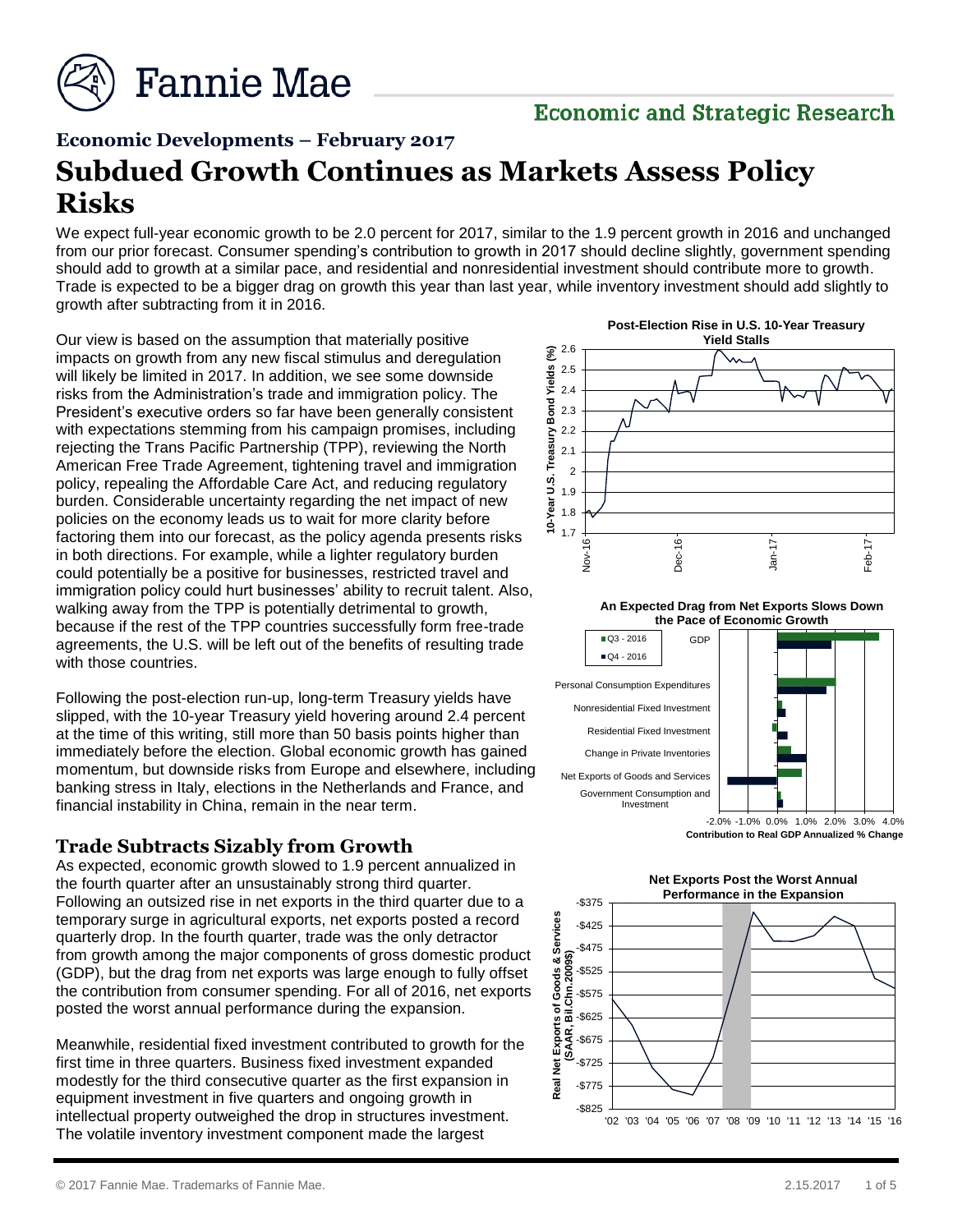

contribution to growth since early 2015. Despite the weakening growth headline, a gauge of domestic demand, final sales to domestic purchasers (or GDP excluding net exports and inventory investment) accelerated to 2.5 percent annualized, the strongest gain since the third quarter of 2015.

## **Consumer Spending Will Underpin Economic Growth…**

We expect economic growth in the current quarter to be similar to the fourth quarter, supported by slightly stronger real consumer spending growth. Real consumer spending ended 2016 on a strong note, rising 0.3 percent. The gain was driven by an increase in auto sales to an expansion high. However, auto sales fell 4.4 percent in January, more than offsetting the gain in the prior month. Consumer spending increases continued to outpace gains in personal disposable income, and, as a result, the saving rate fell in December for the second consecutive month to 5.4 percent, the lowest reading since March 2015. Increased household net worth from rising equity values and strong home price gains should help support consumer spending, but increasing energy prices will weigh on real disposable income.

Consumer sentiment cooled slightly in January, with the Conference Board consumer confidence index slipping from a 15-year high at the end of 2016. The largest drop in the expectation component since November 2015 outweighed the rise in the present situation component*.* The University of Michigan preliminary sentiment index pulled back in February for the first time in four months as the expectations component eroded, with household finance expectations declining to the lowest level since last August. Both measures of confidence remain elevated, however, which should help support demand for credit, another driver of consumer spending. Growth in revolving credit (largely credit card debt) slowed markedly in December after posting the biggest annual gain of the expansion in November. However, for all of 2016, the gain in revolving credit continued to accelerate to 6.1 percent, rivalling the increase in nonrevolving credit outstanding (largely auto and student loans), which has decelerated in recent years to 6.5 percent. However, the increase in revolving credit in 2016 was still smaller than the gains seen prior to the recession.



One potential headwind for consumers is tighter lending standards for autos, credit cards, and other consumer installment loans. The Federal Reserve Senior Loan Officer Opinion Survey for the three months ending in January showed that the net share of banks reported tightening standards for auto loans jumped to the highest level since the inception of the series in the second quarter of 2011. Tightening likely reflected the potential for increased defaults on subprime auto loans as interest rates rise. Another notable result from the survey was the surge in the net share of banks tightening lending standards for credit cards for the first time in nearly seven years to the highest reading since the second quarter of 2010.

# **…With Support from the Labor Market**

Labor market conditions were mixed in January. Nonfarm payrolls increased by 227,000, and, despite downward revisions to the prior two months' data, the average monthly gain over the past three months picked up to 183,000, the best hiring pace since last October. However, wage gains disappointed, with average hourly earnings up only 0.1 percent during the month despite increased minimum wages in many states around the start of the year. Annual wage gains slowed to 2.5 percent from an expansion high in the prior month. Other recent wage-related reports also showed muted wage pressures in the fourth quarter. The Employment Cost Index showed that annual growth in compensation held steady, while the productivity report pointed to moderating unit labor cost growth.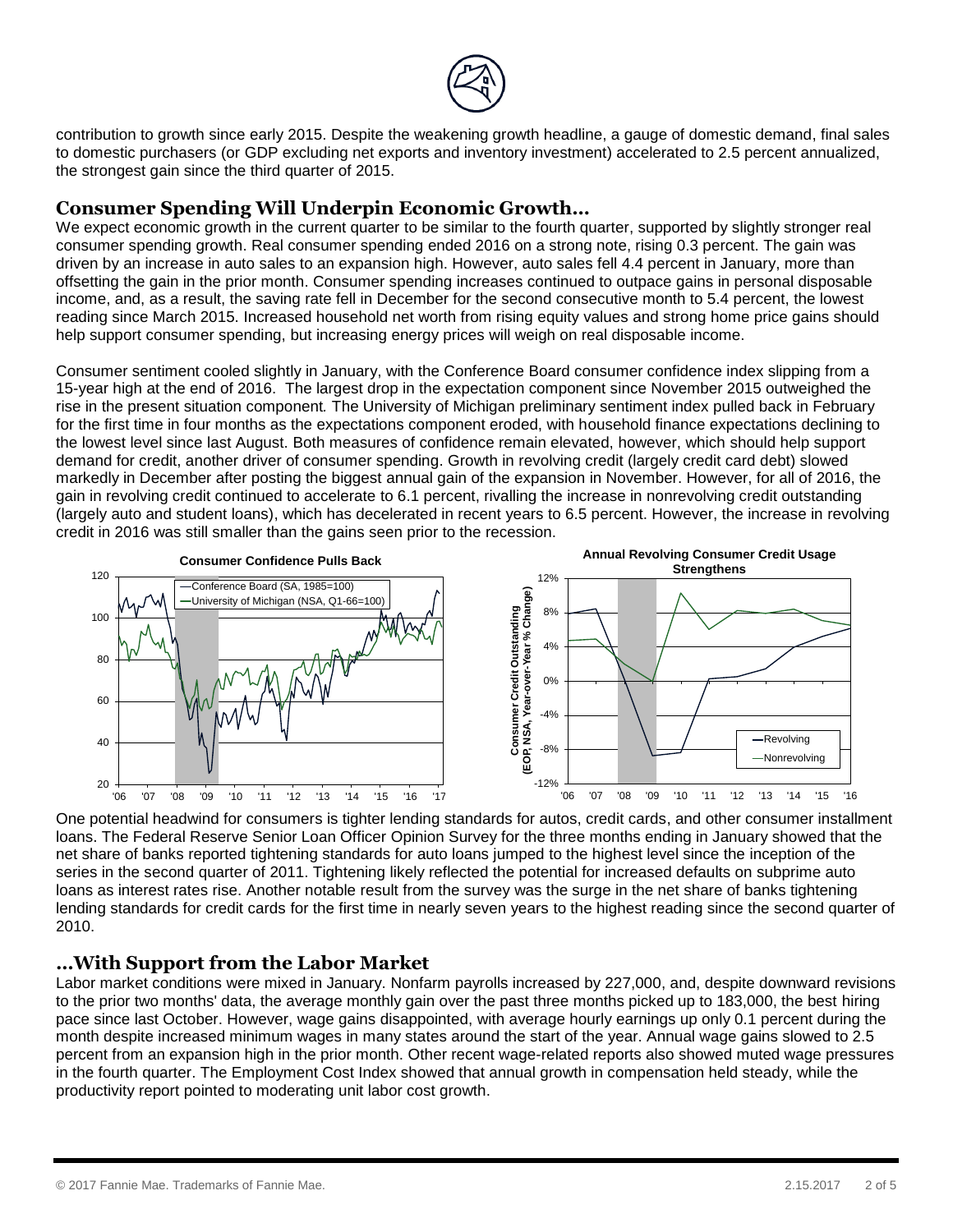



The January employment report also showed an uptick in the unemployment rate to 4.8 percent amid the second consecutive increase in the labor force participation rate. More people joining the labor force point to more slack in the labor market than the 4.8 percent unemployment rate might suggest. Overall, despite the stronger-than-expected headline, the January employment report pointed to more room for improvement in the job market and a lack of wage pressure, supporting a gradual normalization of monetary policy.

#### **Business Investment Fundamentals Improve**

Nonresidential investment in both structures and equipment fell in 2016, in large part reflecting declines in mining activity resulting from falling oil prices. The recent upturn in oil prices has boosted drilling activity and mining exploration, and as a result nonresidential investment should add slightly to growth in coming quarters. However, nonresidential investment in structures faces the headwind of ongoing tightening of lending standards on commercial real estate loans. The Fed survey showed that banks continued to tighten lending standards for commercial real estate loans but not as severely as in recent quarters. The trend in commercial real estate loan demand has been softening in recent years, and the latest survey showed the first decline in demand since 2010.

We expect some improvement this quarter in business investment in equipment, as its leading indicator, core capital goods orders, rose in December for the third consecutive month. While improved business sentiment is encouraging, without a concrete plan for tax cuts and deregulation, we expect only a slight improvement in business investment this year.

## **Fed Expected to Gradually Tighten amid Fiscal Policy Uncertainty**

The Fed held the target range for the fed funds rate steady at the January 31-February 1 Federal Open Market Committee meeting. Overall, the statement was little changed relative to December. The Committee removed the reference to transitory factors related to energy and import prices as holding down inflation, likely reflecting the recent firming in energy prices. The Fed's preferred measure of inflation—personal consumption expenditures deflator—posted a year-over-year increase of 1.6 percent in December, the fastest gain since September 2014. While the statement acknowledged inflation is below the Fed's two-percent target, it noted inflation had "increased in recent quarters." Given substantial fiscal policy uncertainty, we expect two quarter-point rate hikes this year, with the first occurring in June.

# **Housing Roundup**

Both existing and new home sales declined in December, likely due to the spike in mortgage rates after the election. For all of 2016, existing and new home sales posted the best annual performance since 2006 and 2007, respectively. Inventory remains very tight, as the number of existing homes for sale has fallen year-over-year for 19 straight months, ending the year at a record low since the series' inception in 1999. While the inventory of new homes for sale has trended up, it remains historically low.

The depressed level of inventory has maintained upward pressure on home prices, as the main price measures recorded solid year-over-year growth in late 2016. Both the Case-Shiller and the CoreLogic National House Price Indices showed that homes in the lower price range appreciated faster than those in the upper end of the price distribution.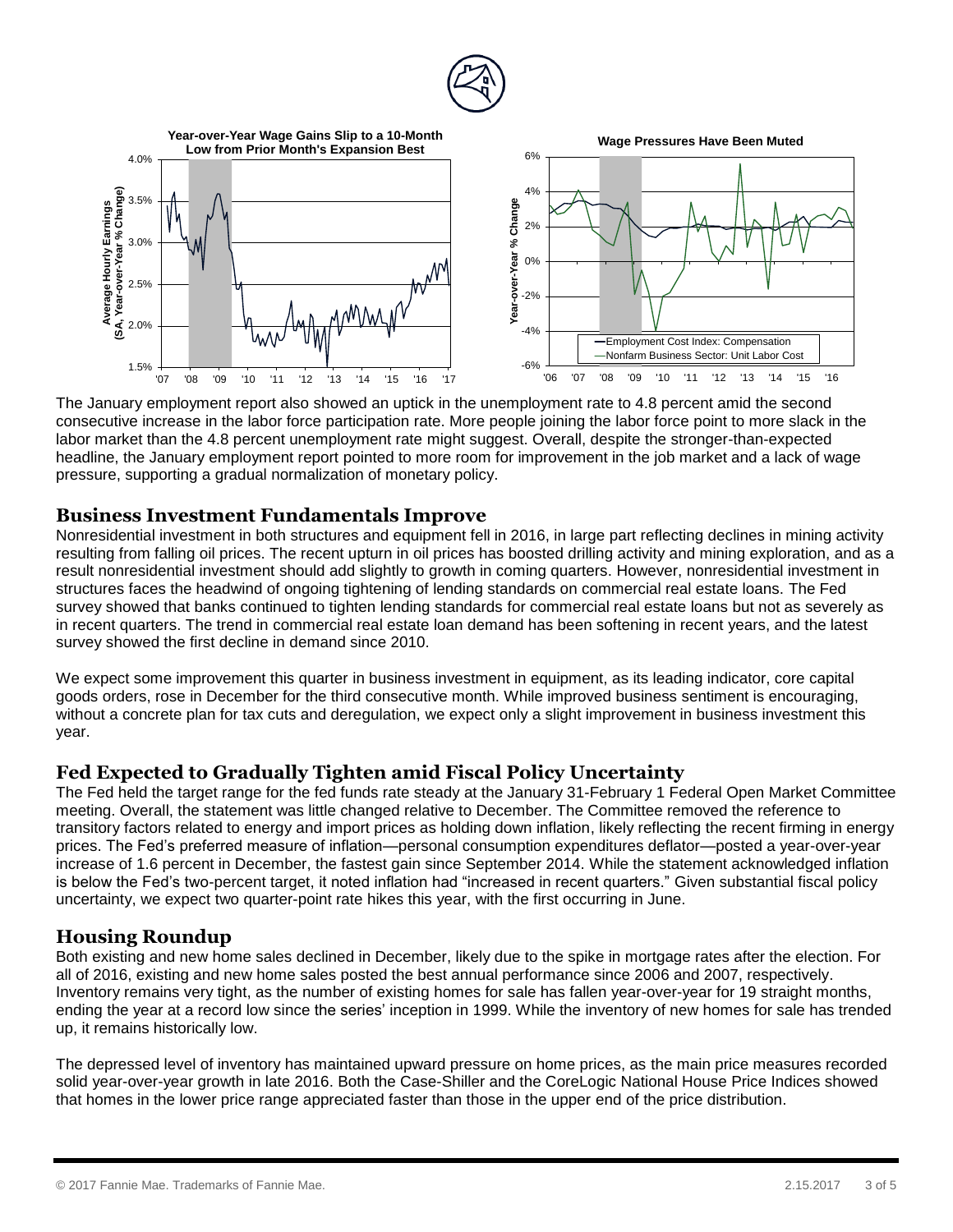



Leading indicators of home sales have been encouraging. Pending home sales, which record contract signings on existing home sales, rebounded in December, and purchase mortgage applications continue to hold up well relative to refinance applications. In addition, the Fannie Mae Home Purchase

Sentiment Index® (HPSI) showed that housing sentiment rebounded in January, ending a string of five consecutive monthly drops.

While mortgage rates trended down to an average of 4.17 percent during the second week of February after their recent peak of 4.32 percent at the end of 2016, they remain more than 60 basis points higher than during the first week of November. It is premature to suggest that home sales will be immune to the post-election rise in mortgage rates. Higher rates might have brought buyers into the market before rates increased further, which would mean that the rise in rates pulled forward some sales, and the negative impact of rising rates will be felt with a lag.

Single-family housing starts fell further in December from the expansion best in October, while multifamily starts remain very volatile, jumping following a large drop in the prior month. For all of 2016, total housing starts reached the highest level since 2007, but the annual gain was the weakest since 2011. Singlefamily starts have risen every year of the expansion except 2011 but still remain more than 240,000 units below the long-term annual average of 1.02 million units. Multifamily construction likely has peaked, declining slightly in 2016 after recording the sector's best year since 1988 in 2015. The multifamily share of total housing starts also peaked in 2015 and has trended down since, hovering around 35 percent in recent months. Home builders remain optimistic in early 2017, hopeful of regulatory reform under the new Administration and Congress. Their top concerns for 2017 include rising mortgage rates, a lack of lots, and labor shortages.





Rising mortgage rates likely led to declining mortgage demand reporting by lenders. The Federal Reserve's Senior Loan Officer Opinion Survey for the three months ending in January showed that overall mortgage demand fell from the prior quarter for the first time in a year. In addition, demand for mortgages declined across all loan types for the first time in two years. The drop in demand occurred amid the 11<sup>th</sup> consecutive quarter that the net share of banks reported easing lending standards, though the share in the most recent three months was the smallest of the easing streak.